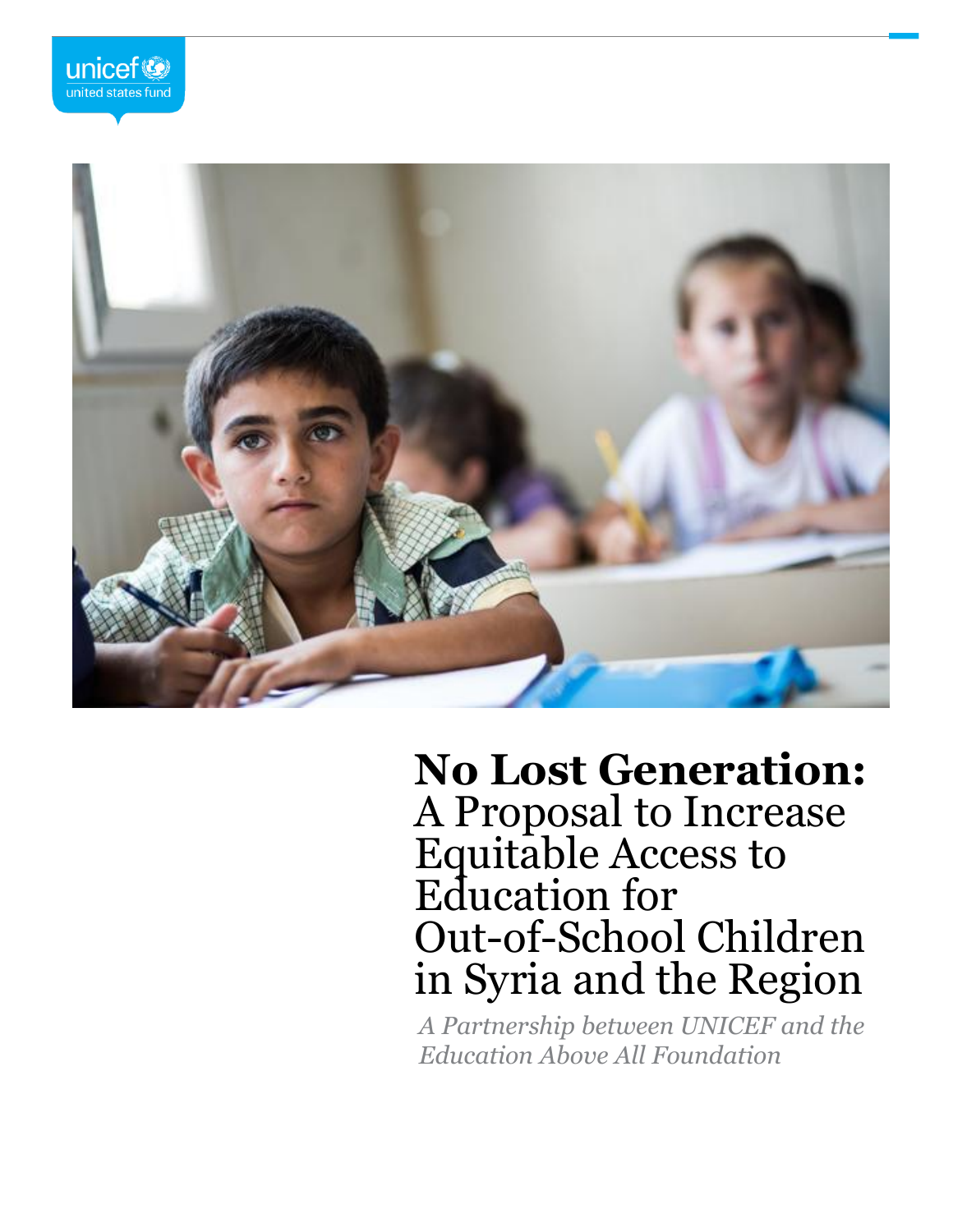## No Lost Generation: Increasing Equitable Access to Education for Out-of-School Children in Syria and the Region

*A Partnership between UNICEF and the Education Above All Foundation*

#### **Overview**

The crisis in Syria is now entering its fourth year and every day the risk of a lost generation of children grows. Nearly half of the entire population, or **approximately 9.3 million Syrians (of which almost half are children), now require humanitarian assistance<sup>1</sup> .** Some 6.5 million people are internally displaced inside Syria, and a further 2.5 million people, including close to 1.3 million children<sup>2</sup>, have fled to neighboring countries. They live in overcrowded camps, inadequate informal settlements or host communities, where tensions are rising between refugee and local populations.

Most Syrian children have been torn from their homes and many have witnessed unspeakable cruelties. They are also living without adequate access to education and psychosocial support – a situation with even greater impact on girls, children with disabilities, children separated from their families and children enlisted into armed forces and groups exposed to the horrors of war. **Without education, protection and support, these children are at risk of losing hope, of accepting violence as normal and replicating it – undermining their own futures, the future of their nations and the stability of the region.** In short, the future of an entire generation lies in the balance.

UNICEF believes that education should not only be an integral part of the humanitarian response, but that it should also encompass more than just meeting curriculum objectives. **Education delivery should offer a safe space for children, a means of providing a sense of normalcy, psychosocial support, protection against harm, as well as access to other vital services.** Schools provide protection and help to restore a sense of normalcy for children, helping them to deal with the emotional stress.

In Syria's time of need, UNICEF and the Education Above All Foundation are partnering once again to provide access to education for children who are out of school in Syria and its neighboring countries. Chaired by Her Highness Sheikha Moza Bint Nasser of Qatar, also the UNESCO Special Envoy for Basic and Higher Education, the Foundation has generously committed significant funding to UNICEF Syria's emergency education programs. **The Education Above All Foundation will match any donation,** *dollar for dollar***, for UNICEF Syria's education fundraising campaign up to \$10.8 million.**

#### **Cover Photo:**

<sup>---------</sup> 1. UN OCHA, Humanitarian Bulletin, Issue 43, 13-26 February 2014.

<sup>2.</sup> UNICEF Syria Crisis Monthly Humanitarian Situation Report, 10 January – 16 February 2014.

A nine-year old boy from Syria in a classroom at the KAR school in the Domiz refugee camp in northern Iraq. © UNICEF/Schermucker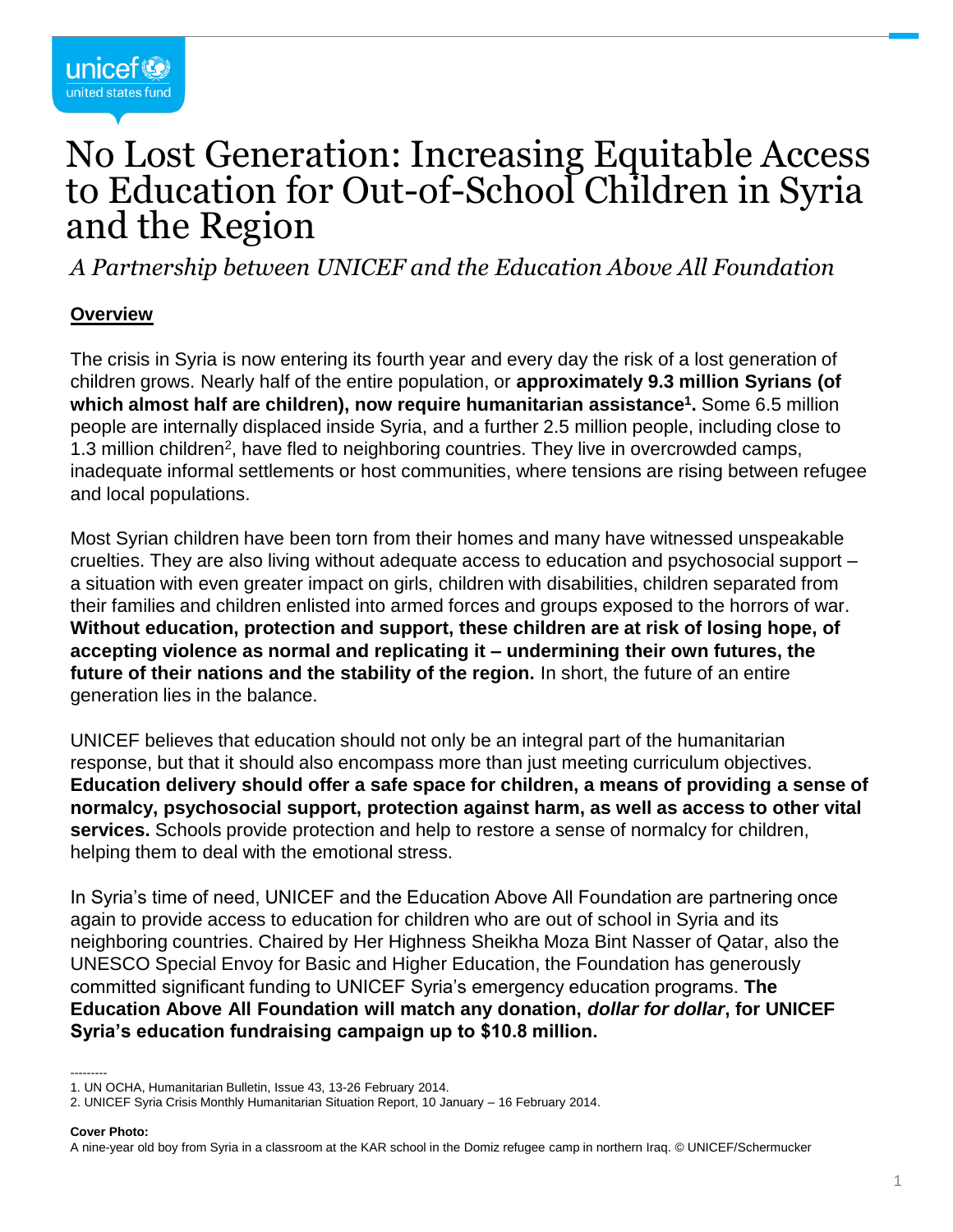

The proposed two-year program will **increase equitable access to education for 586,600 vulnerable and displaced out-of-school children<sup>3</sup> (OOSC) (ages 6 to 15) affected by the crisis in Syria, in addition to training 300 teachers**:

- **In Syria**, the program will reach **500,000 out-of-school children**, and
- **In the region**, the program will reach **86,600 out-of-school Syrian refugee and host community children and 300 teachers** in the surrounding host countries:
	- *Jordan* 16,000 children.
	- *Lebanon* 4,100 children.
	- *Iraq* 26,500 children and 300 teachers.
	- *Turkey* 40,000 children.

UNICEF will focus on increasing access to education for both boys and girls, with a focus on those most vulnerable and with limited access to formal education. Key objectives to reach out-of-school children include:

- Increasing access to safe learning spaces and learning materials.
- Expanding access to remedial education and recreational activities.
- Strengthening alternative education programs for out-of-school children.
- Constructing/rehabilitating learning spaces, including adequate WASH facilities.
- Supporting teacher training initiatives.

UNICEF's efforts will utilize innovative and flexible strategies to ensure every child's right to education is met with a focus on the most vulnerable children. **UNICEF will promote strong partnerships at all levels** – from the community, district, governorate, national and international levels – **to ensure the sustainability of all planned activities and outcomes to increase equitable access for the children affected by this crisis.**



Displaced children participate in an art activity at a UNICEFsupported shelter in Homs, Syria. The activity is part of UNICEF's psychosocial services to help children recover from the trauma caused by the conflict.

© UNICEF/Syria

---------

3. Children will benefit from more than one activity since they face multiple disadvantages and barriers to access quality learning in the crisis.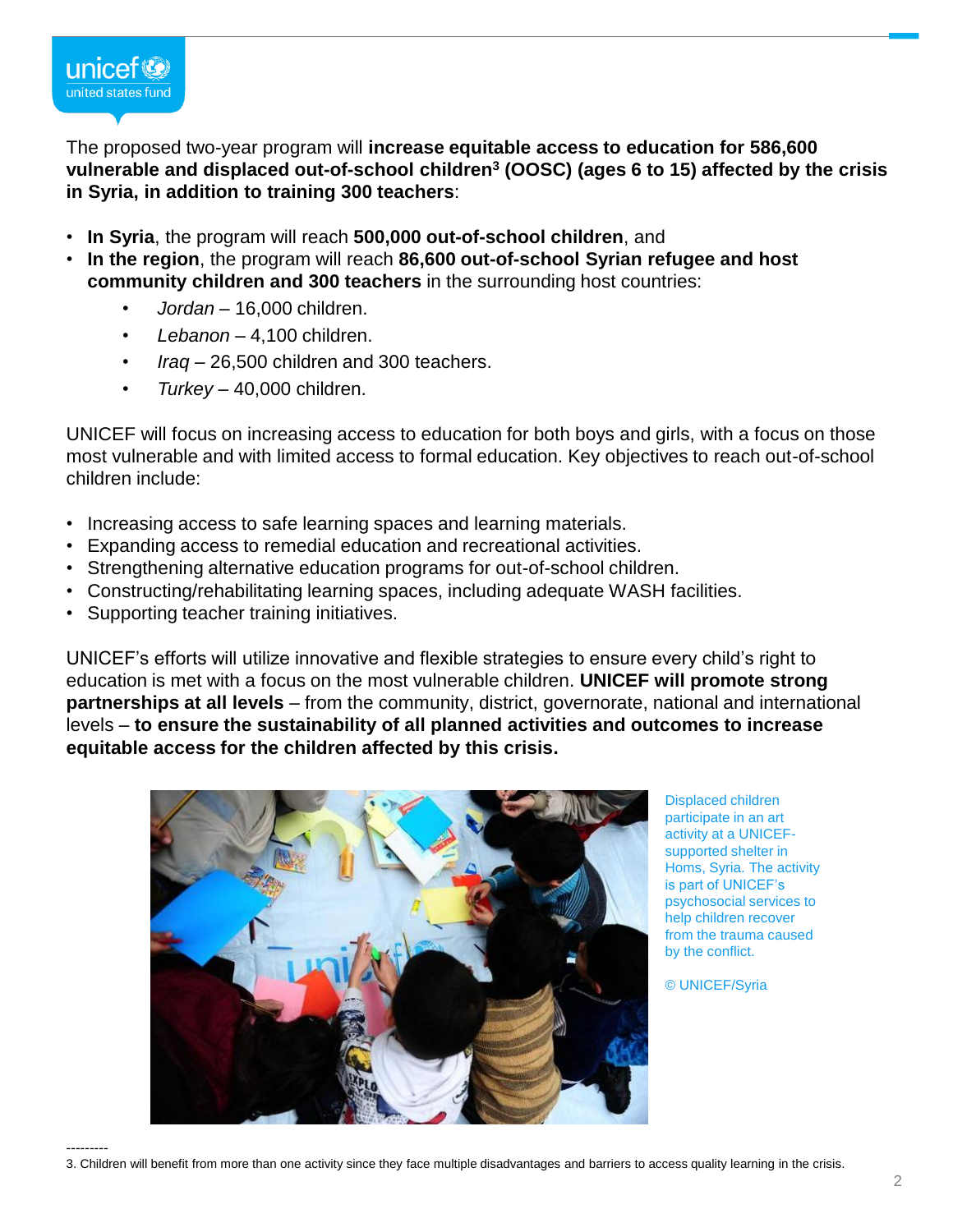#### **Country Situation: An Educational Crisis in Syria**

The education statistics both in Syria and across the region are staggering, with a high number of out-of-school children (OOSC) and poor education conditions for currently enrolled children. This threatens to increase the drop out rate, and in turn the number of OOSCs:

- In Syria, a total of 3,004 schools were damaged or destroyed while 1,007 schools were used as shelters for internally displaced persons (IDPs)<sup>4</sup>. The lack of safe learning spaces, coupled with a shortage of textbooks and school furniture as well as the appropriate water, sanitation and hygiene (WASH) facilities, are serious barriers to children's access to learning in the country. The conflict and violence have adversely affected enrollment and attendance, leaving close to 2.3 million children out of school or at risk of dropping out in Syria<sup>5</sup>. Some have lost one or two years of schooling but are now able to return to school, while others dropped out without any chances to return or benefit from alternative learning opportunities.
- In surrounding countries, Syrian refugee children are struggling to access schooling. Of the 600,000 school age refugee children, some 68% are not in school. Children from host communities in neighboring nations, who are often themselves already facing economic and social stresses, are now in classrooms that are overstretched, overcrowded and under-resourced. In many cases Syrian refugee children have been out of school for months or even years, there are not enough schools, nor experienced teachers and supplies. Children who were learning Arabic and English in Syria are now facing classes taught in French, Turkish and Kurdish. Many children are required to work to support their families. Additionally, girls are pressured to leave school to marry while boys face recruitment by armed groups.

In 2013, UNICEF's education responses, along with sector partners, have reached over 900,000 children across the country and region. **Despite the collective efforts, over two million children still remain out of school.** The Ministry of Education, UNICEF, and other partners offer education courses that provide remedial and accelerated courses to IDP children and out-of-school children in line with the national curriculum during the crisis. However, children are not provided a full set of textbooks and materials to follow the curriculum. Furthermore, the number of accelerated learning programs is still limited and there is a need to further strengthen access to education for out-of-school children in hot spots. **A scale-up of education interventions is critical to reach more vulnerable children and ensure their right to access quality education, before it is too late.**

An investment in education is critical even in emergency situations because most of the children who drop out due to the crisis are unlikely to re-enroll at a later stage. Thus **the education opportunities of the generation can be lost forever.** The future development of knowledge, skills, productivity and socio-economic opportunities are significantly reduced and limited at all levels. **This leads to a severe impediment to the overall development and peace process of Syria as a whole.**

<sup>---------</sup> 4. Ministry of Education, 2013, National education data reported in October 2013.

<sup>5.</sup> UNICEF, 2013, The averting a lost generation strategy draft. Whilst an estimated one million children remain out of school, additional 1.3 million are at risk of dropping out in Syria.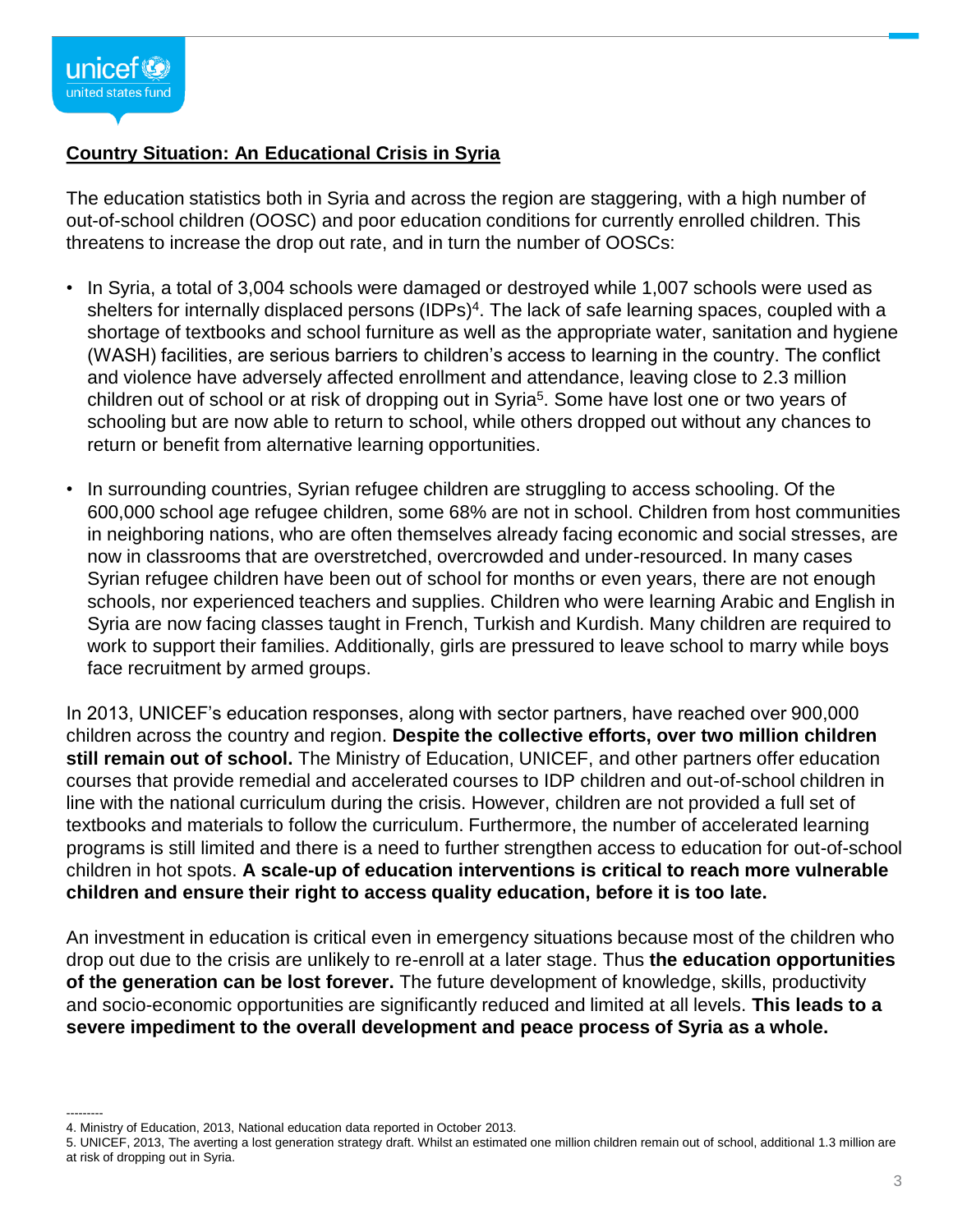#### **UNICEF in Action**

#### **SYRIA**

A total of **500,000 out-of-school children** will be reached through multiple, comprehensive interventions from both the demand-side and supply-side barriers to education: additional safe learning spaces, supplies, school rehabilitation, remedial education, self-learning program, and accelerated learning program using "Curriculum B" (a condensed version of textbooks used to accelerate learning programs). The priority governorates in Syria include Homs, Aleppo, Raqqa, Deir ez Zour, Hassakeh, Idleb, Hama, and Rural Damascus where there are many out-of-school children and IDP (Internally Displaced Persons) children. UNICEF's focus in Syria will include:

#### *1: Increasing access to safe learning spaces*

Given that one out of every five schools is not operating as a safe learning facility in Syria, the **lack of safe and protective learning environments is a serious impediment to bringing out-ofschool children back to school.** Children who have dropped out need to be supported to go back to school or provided with alternative learning opportunities in protective environments. School rehabilitation and the provision of additional safe classrooms with WASH facilities are therefore considered a top priority within the Ministry of Education to re-open schools and accommodate the return of those who are displaced and excluded from the education system. Additional safe learning spaces must be supported together with supplies of teaching and learning materials to stimulate the classroom learning and activities to ensure a quality learning environment. Depending on accessibility and needs, UNICEF will provide:

- Teaching and learning materials (i.e. bags, school-in-a-box) for 500,000 OOSCs, combined with community mobilization through a media campaign as part of the nationwide "Back to Learning" initiative. UNICEF will reach out to internally displaced families and encourage them to register and enroll their children especially OOSC for formal basic education in the new academic year.
	- One school bag per child can contain basic stationary, pencils, eraser, pens, rulers, exercise books, notebooks and color pencils.
	- A school-in-a-box contains materials for both students and teachers.
	- Teacher materials can include register books, exercise books, chalk, markers, flipcharts, rulers, alphabet posters, teaching clock, scissors and dusters.



A boy seated at a desk looking through a school bag he just received at a classroom in rural Damascus. As part of the Back to Learning Campaign, UNICEF aims to reach one million displaced primary-school aged children with school bags filled with school supplies and stationary.

© UNICEF/Halabi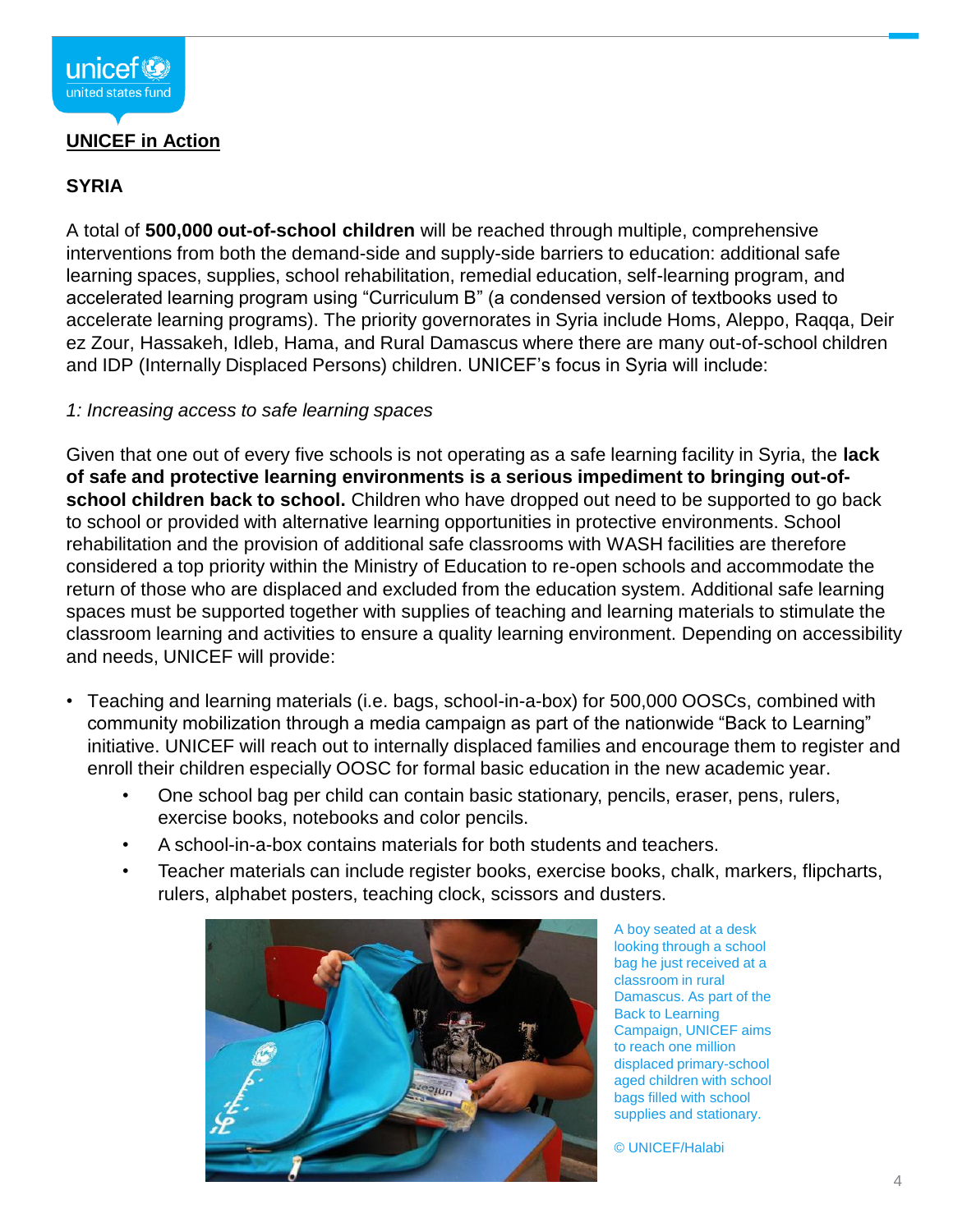

- 60 prefabricated classrooms equipped with student desks and chairs to benefit 4,200 children.
	- A prefabricated classroom is a steel structure with typical floor dimensions of 5m x 7m. These classrooms provide a safe environment conducive to learning.
	- A classroom can accommodate 35-40 students. In practice, prefabricated classrooms are used at double-shift schools to accommodate over 70 students per classroom.
- Rehabilitation of classrooms and WASH facilities in 100 schools to benefit 50,000 children.

#### *2: Expanding access to remedial education and recreational activities*

UNICEF and the Ministry of Education will accelerate collective efforts to promote access to remedial education for vulnerable children. UNICEF will focus on out-of-school children who have missed several months or years of schooling. Promoting remedial education and recreational activities as part of psychosocial support through school clubs, especially during winter months and summer school holidays, is one of the key education responses to children affected by the crisis. Depending on accessibility and needs, UNICEF will provide:

- 24,000 out of the 500,000 total out-of-school children with school clubs to attend remedial classes and recreational activities in hard-to-reach areas. School club teachers are trained to provide psychosocial support.
	- A school club is a place where IDP children and OOSC can participate in remedial classes and benefit from psychosocial support through recreational activities under the care of qualified school staff. School clubs can operate in a school compound, in centers run by an NGO or shelters for IDPs.
	- Remedial classes offered in school clubs aim to improve children's learning performance levels and *prevent school drop out* and/or help them re-enter school.
	- Children attending school clubs benefit from psychosocial support through structured learning, play and recreation, and referral to specialized services if necessary. The clubs are free and open to all boys and girls between 5 and 18 years of age.
	- Priority is given to children who have not attended school for some time, who moved to the area from elsewhere (IDPs), who have dropped out of school and/or have poor school results.



Children attend a remedial class held inside a building sheltering displaced families in Homs. The classes are run in four shifts daily, providing children aged 4-12 with lessons in Arabic and mathematics as well as recreational activities.

© UNICEF/Morooka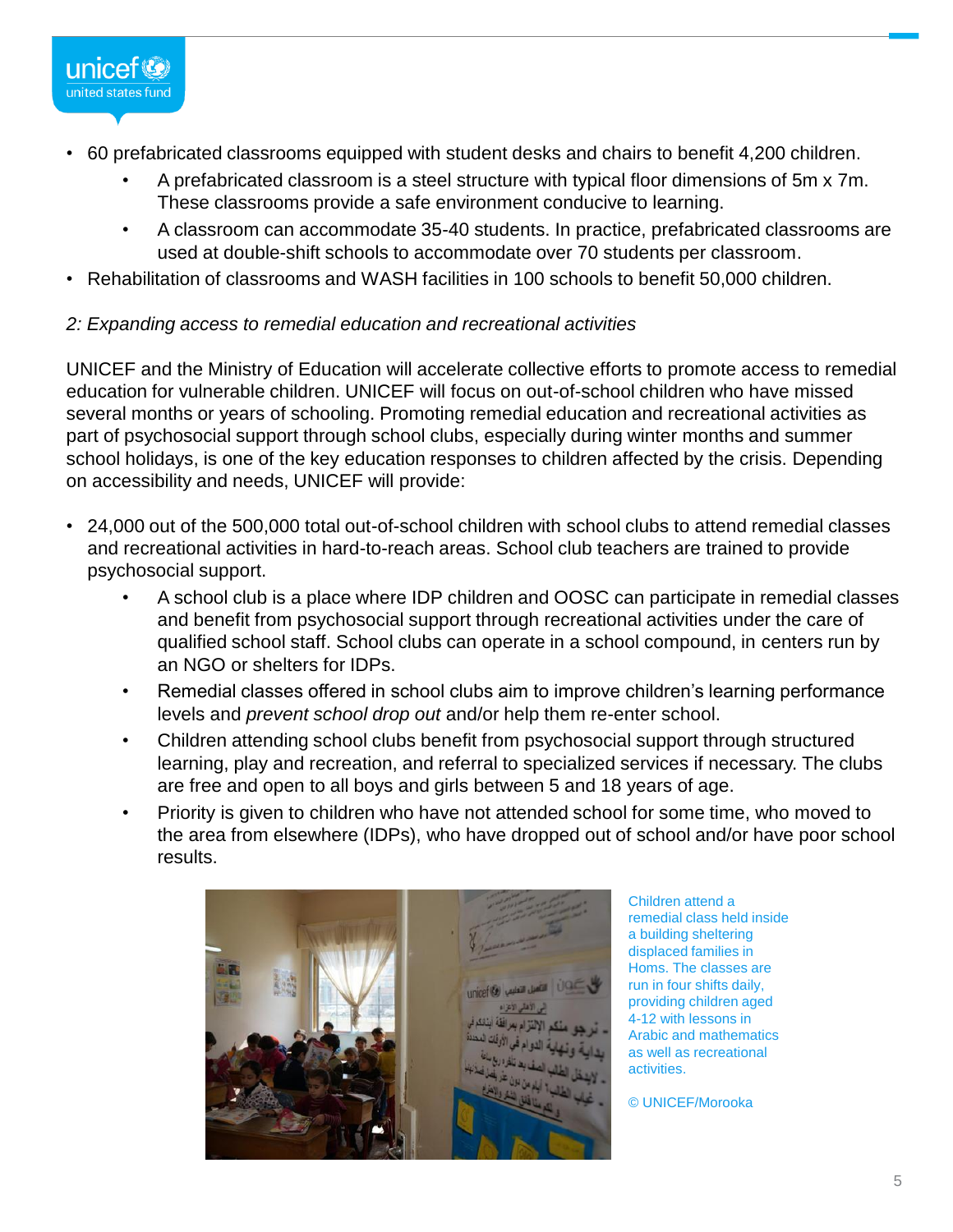

#### *3: Strengthening alternative education programs for out-of-school children*

The longer the conflict continues, the more difficult it will be to deliver quality education services to all children in both government-controlled areas and locations heavily-affected by the conflict. Given the national education system does not function in certain parts of the country, it is critical to find alternative modalities to reach vulnerable children in these areas. UNICEF and partners plan to deliver alternative education programs through self-learning materials and accelerated learning textbooks ("Curriculum B") to help ensure continued learning for these children:

- 500,000 out-of-school school children will access alternative education through self-learning materials as well as accelerated learning textbooks called "Curriculum B" in line with the Syrian official curriculum.
	- UNICEF and partners are preparing to roll out self-learning materials that cover four core subjects (Arabic, English, Math and Science) for basic education (grades 1-9). The selflearning program also includes a training package for teachers and parents who are key to supporting self-learning at home or in the community.
	- UNICEF and the Ministry of Education will be printing and distributing condensed textbooks called "Curriculum B" to the most affected governorates. This is an important initiative since it targets the most vulnerable children including those who are out of school and who have missed out on basic education over the last one or two years. Training of teachers, tutors and parents are conducted to support the self-learning program and accelerated learning program in the target areas.

#### **IRAQ**

With access to education a paramount priority in camps and host communities, efforts will focus first on infrastructure development/rehabilitation as well as creating safe learning spaces. Prefabricated classrooms will be provided within the existing schools (both Arabic and Kurdish schools), along with gender sensitive WASH facilities. Support for transportation will be crucial for ensuring educational access for children, especially as those in host communities live in remote villages where distance from learning facilities can be a barrier to school attendance. Additional efforts will focus on ensuring the quality of learning, including provision of supplies, textbooks in local and/or appropriate languages, first-aid kits, sanitation kits, recreation kits and sports equipment.

To increase the number of teachers, UNICEF and the Department of Education in governorates will help identify Syrian refugees who have appropriate teacher qualifications. With attention to gender balance in the selection, these teachers will go through in-service training focused on improved teaching and learning processes, psychosocial support and inclusive management of their classrooms which will cover the methodologies of assisting learners who need extra support (this includes collaborative learning and peer teaching). This has been already piloted in schools located in camps and proven as a successful strategy.

UNICEF will support caregivers and pre-school center staff to include age appropriate learning and play. Partners will meanwhile seek to expand educational learning opportunities at home that can enhance social, mental and physical development of the children at early age.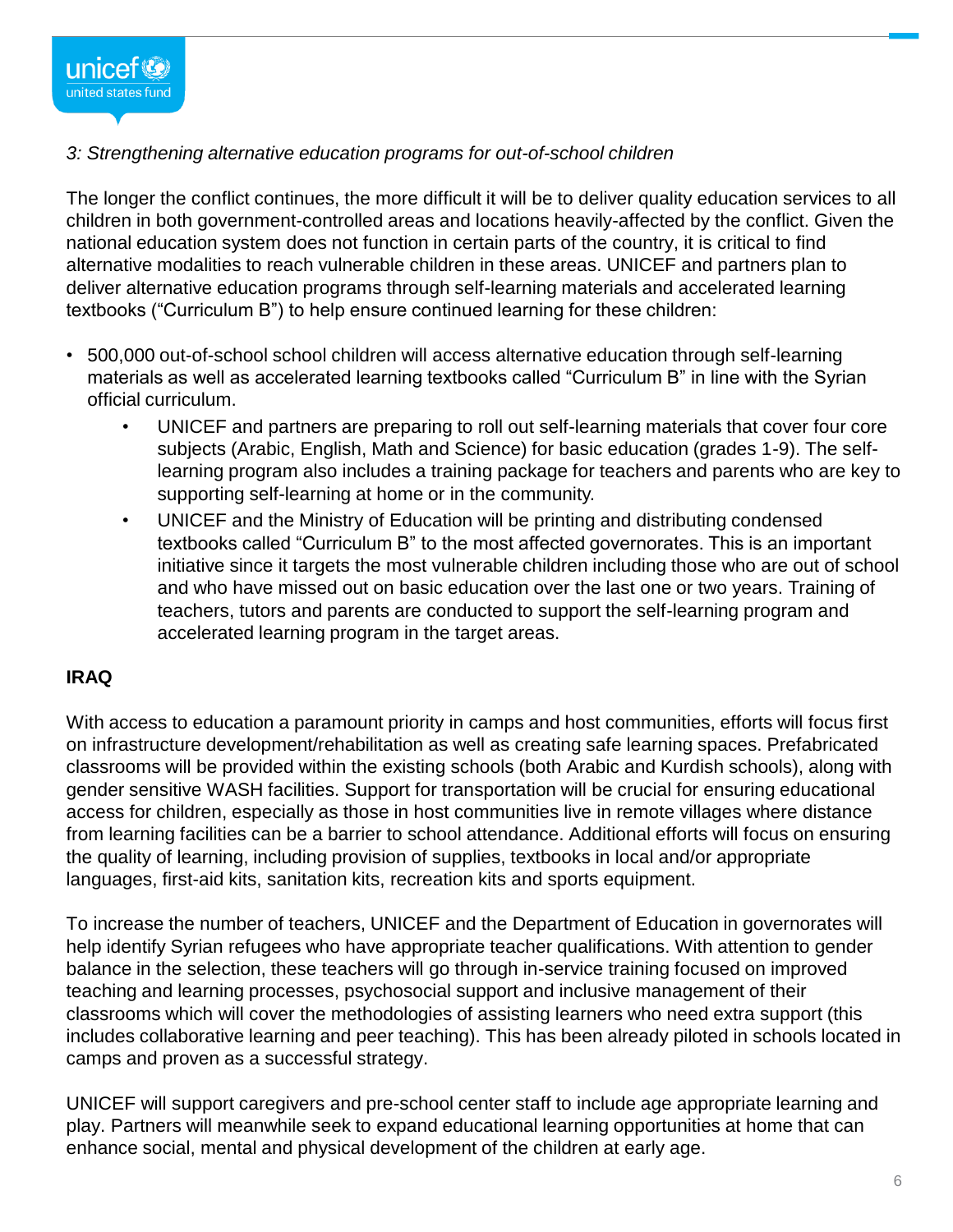

UNICEF and its partners – including national and international academic institutions – will work with local and regional governments towards accreditation of education facilities and certification of academic programs through collaboration with the Kurdistan region Ministry of Education. Nationally recognized exams will be given to children along with supervision and monitoring. UNICEF will provide:

- School bags and stationary for 18,000 children.
- Transportation to school for 1,000 children.
- Prefabricated classrooms and/or rehabilitate existing classrooms and provide WASH facilities for 50 schools for 7,500 children.
- "Catch-up" classes, remedial education, psychosocial support, recreation activities in formal and non-formal settings for 26,500 children.
- Teacher training and materials for 300 teachers.



A ten-year old girl following a lesson with her fellow classmates in the KAR school at the Domiz refugee camp in Northern Iraq. © UNICEF/Shermbrucker

#### **JORDAN**

In cooperation with the Ministry of Education and other partners, efforts will include expanding and refurbishing schools, tuition and textbook support (particularly supporting girls' access and focusing also on children with disabilities) and establishing and equipping learning spaces. Support for double shift school days will be extended by focusing on augmentation of classrooms and recruitment of additional teachers. Essential school supplies will target vulnerable Syrian children in camps and urban settings, also benefiting the most vulnerable Jordanian children. School health and school nutrition programs will be integral to retention. As refugees often lack school documentation from Syria, advocacy with the Ministry of Education will also focus on conducting placement tests for enrollment at the appropriate primary school grade.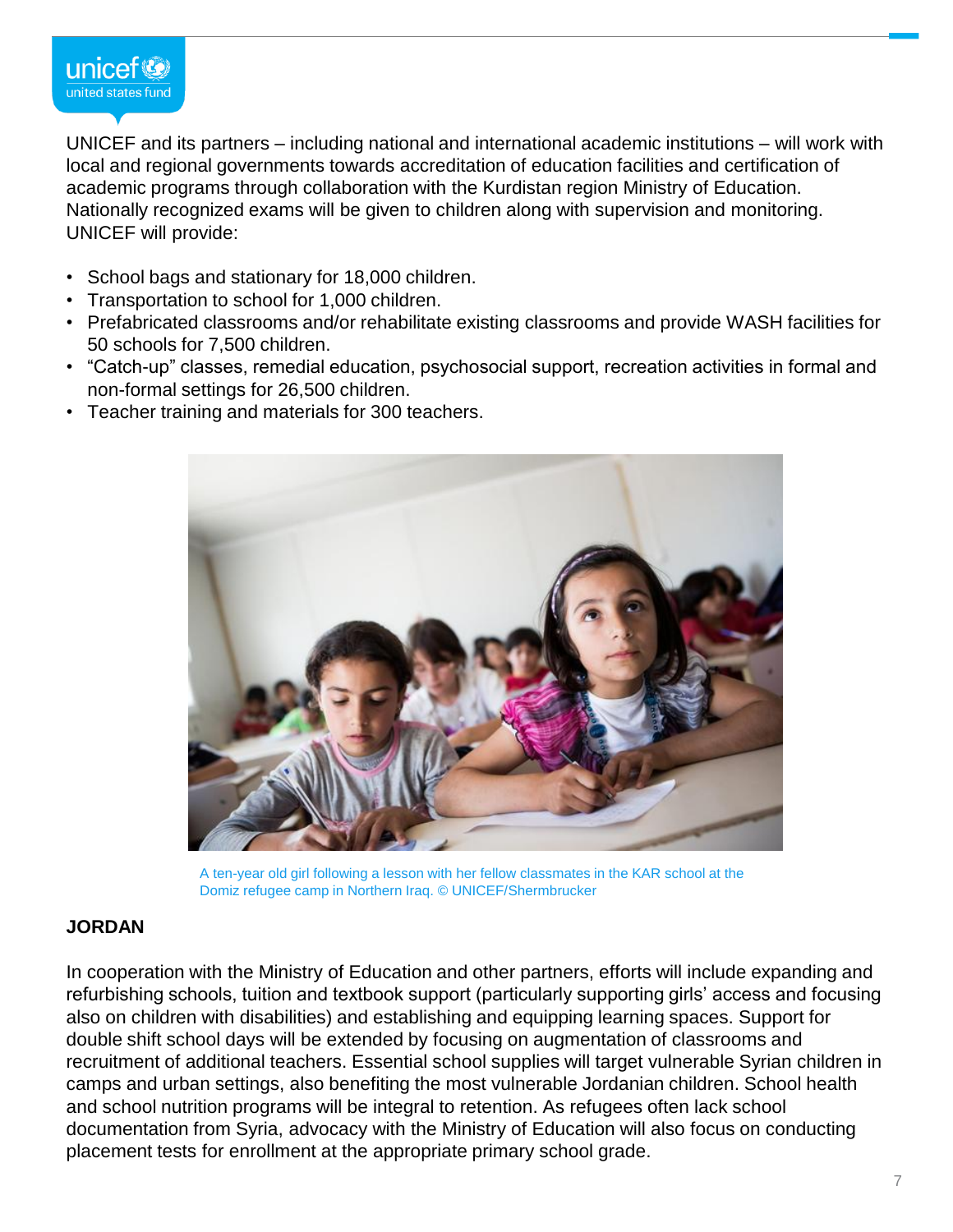

Remedial and accelerated learning will aim to reach children in host communities and camps. Partners will invest in the referral of children back to school, and children and adolescents excluded from formal education will be provided with opportunities to access alternative programs such as informal and non-formal accelerated learning. This will include activities in child-friendly and youthfriendly spaces, together with the deployment of mobile education teams and efforts to scale up the number of non-formal education centres. All these components will be pursued together with efforts to develop capacity of the Ministry of Education, including the ability to address violence in schools, while simultaneously providing also for water, sanitation and hygiene (WASH) services in schools. UNICEF will:

- Provide 20 prefabricated classrooms for 1,600 children.
- Rehabilitate/construct WASH facilities in 150 schools to benefit 16,000 children.
- Provide remedial and accelerated learning for 4,000 children.

#### **LEBANON**

The paramount focus is the need for learning opportunities to the vast number of Syrian refugee children currently out of school. Intervention strategies include the Back-to-Learning campaign to boost enrollment, a Non-Formal Education (NFE), quality learning and adapted curricula, psychosocial support, school rehabilitation, youth program and related efforts to benefit Lebanese and Palestinian children in the public system.

The NFE program will provide various learning opportunities tailored to needs of out-of-school children affected by the Syrian crisis. Based on their specific needs, children are enrolled into programs that vary from basic literacy and numeracy education to a more structured Accelerated Learning Program (ALP), or a catch-up program that increases readiness for formal education. Those programs will focus particularly on the growing numbers of children in informal tented settlements across the country. Mobile approaches will be applied, and all non-formal programs will seek to foster reintegration into the formal sector as soon as possible.

Psychosocial Support (PSS) and structured recreational activities will be provided to targeted classrooms. It is essential for affected children to feel safe and protected in their learning spaces. PSS ensures a sense of normalcy for children and builds their readiness to learn, in addition to supporting school retention by providing adequate referral and care for children who need specific counseling. UNICEF will:

- Conduct outreach activities to encourage enrollment including distribution of school bags and stationary for 4,100 children. UNICEF will also cover enrollment fees and assist with transportation costs.
- Rehabilitate existing learning spaces and/or create temporary learning spaces for 30 schools for 4,100 children. Rehabilitation efforts will address the specific challenges girls face in accessing and remaining in schools and the specific needs for children with disabilities.
- Provide "catch-up" classes, remedial education, psychosocial support, recreation activities in nonformal settings for 4,100 children.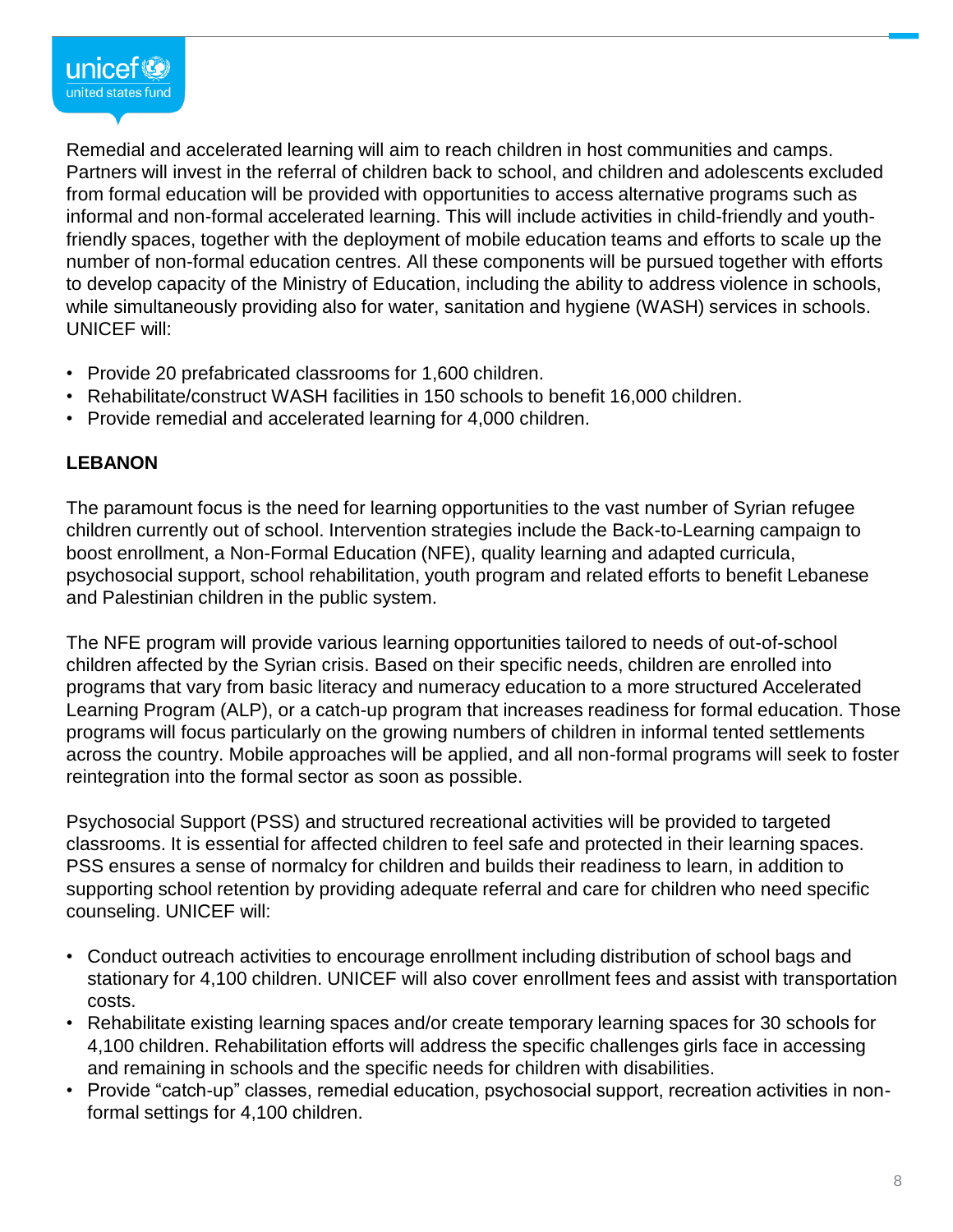

#### **TURKEY**

Children in all camps and across provinces hosting Syrian refugees in Turkey require investment to support access and quality of learning. In order to increase access, prefabricated classrooms and/or existing schools/other spaces will be rehabilitated and refurbished, so children with disabilities can also access and utilize facilities, including WASH in schools. Remedial classes will also support students who have not attended school since they arrived from Syria. UNICEF and its partners will work to further promote children's well-being and school attendance through school health programs, which includes school feeding to children in non-camp settings. This will work together with conditional cash transfers to vulnerable families to protect children and promote school attendance. UNICEF will provide:

- School bags and stationary for 40,000 children.
- Four (4) prefabricated classrooms fully equipped with WASH facilities and school equipment for 5,760 children.
- "Catch-up" classes, remedial education, psychosocial support and recreation activities for 5,760 children.

#### **Program Implementation**

As the tension intensifies in the crisis, the humanitarian access still remains limited in certain hot spot areas, posing a major obstacle for project implementation and monitoring. Despite such difficult situations coupled with insecurity, UNICEF will maintain and maximize the partnership with local government and its partners in managing and monitoring the implementation of this program. UNICEF has partnerships with a range of international and local NGOs who can bring in-depth knowledge of the local context to the partnerships and help navigate access to marginalized target groups to maximize the reach and effectiveness of this program.

#### **Impact of Your Investment**

At this critical time in the lives of the children of Syria, we hope you will seize the opportunity to partner with the U.S. Fund for UNICEF and the Education Above All Foundation. Together, we can ensure these children continue their education during this time of crisis. Thanks to the generosity of the Foundation, **your investment will have double the impact** and will support UNICEF's effort to reach 586,600 children and 300 teachers by:

- Increasing access to safe learning spaces and learning materials by distributing school bags to 562,100 children and providing 2,000 school-in-a-box kits and 900 recreation kits.
- Expanding access to remedial education, recreational activities and psychosocial support for at least 24,000 children through school clubs.
- Strengthening alternative education programs for at least 500,000 out-of-school children through the self-learning program and Curriculum B textbooks.
- Constructing more than 80 pre-fabricated classrooms and rehabilitating at least 330 schools (includes WASH facilities).
- Supporting teacher training initiatives for at least 300 teachers.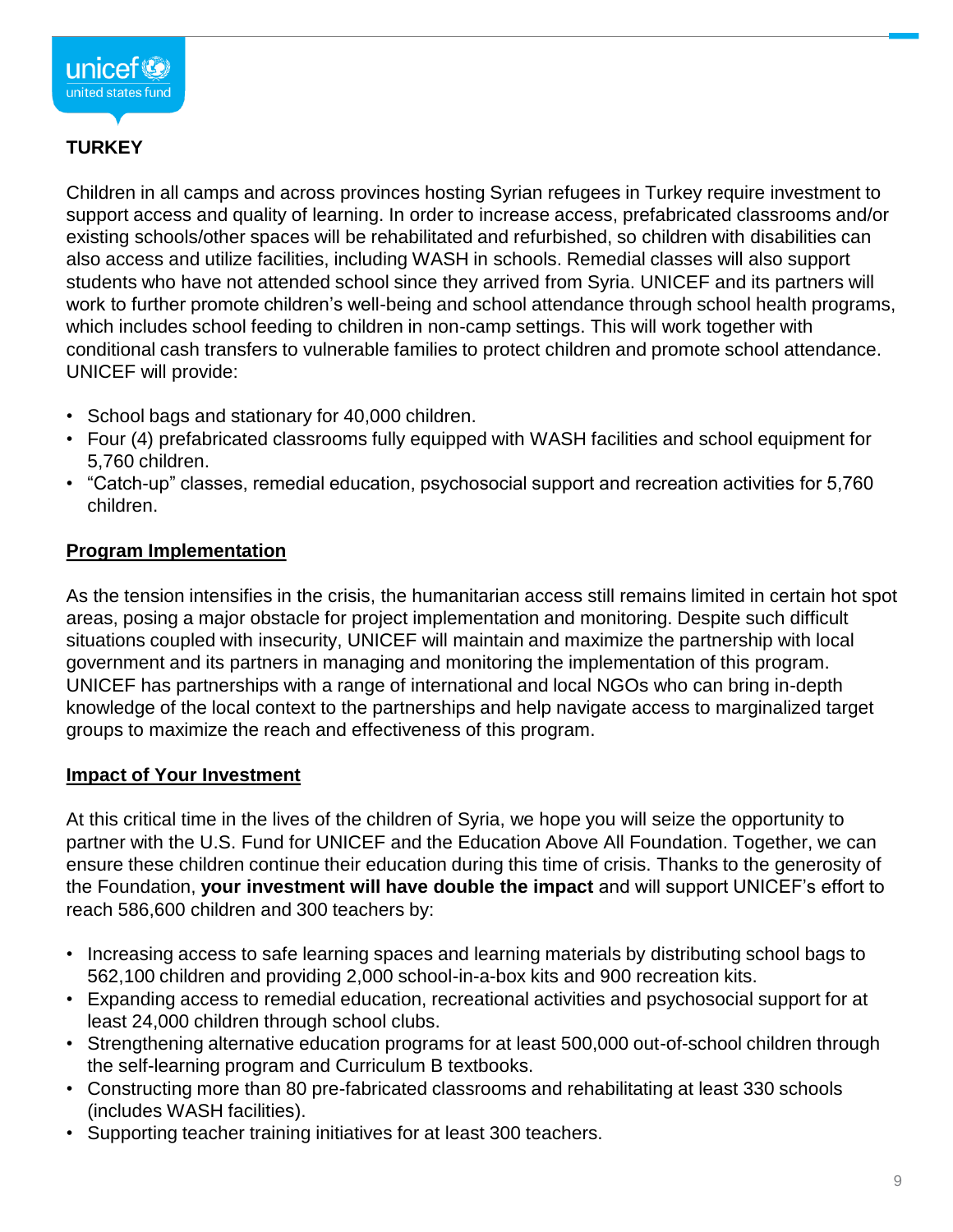

We invite you to join us to be **champions for the children of Syria**. With your help, we can ensure the number of children without access to education during this conflict is ZERO.

On behalf of the children of Syria, thank you.



A 12-year-old girl raises her hand to answer a question in a UNICEF-supported tented classroom at the Kawergosk camp for Syrian refugees in the Kurdistan region of Iraq. © UNICEF/Noorani

U.S. Fund for UNICEF 125 Maiden Lane, New York, NY 10038 Tel: 800.FOR.KIDS [www.unicefusa.org](http://www.unicefusa.org)

The United Nations Children's Fund (UNICEF) works in more than 190 countries and territories to save and improve children's lives, providing health care and immunizations, clean water and sanitation, nutrition, education, emergency relief, and more. The U.S. Fund for UNICEF supports UNICEF's work through fundraising, advocacy, and education in the United States. Together, we are working toward the day when ZERO children die from preventable causes and every child has a safe and healthy childhood. For more information, please visit [unicefusa.org.](http://unicefusa.org/)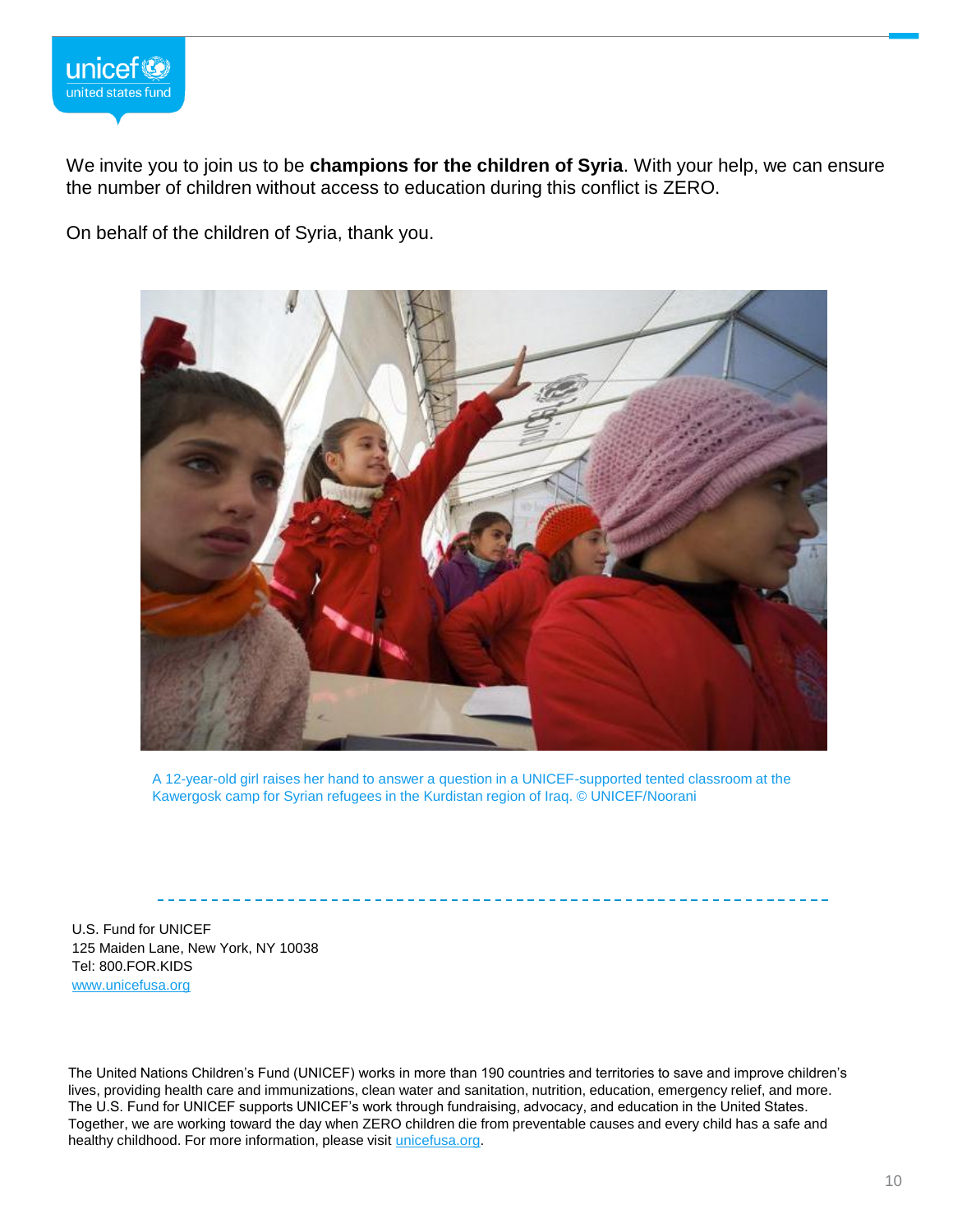### *Program Overview and Activities*

|                         |                                                                                                                                    | <b>Beneficiaries</b>                          |                      | <b>First Year</b>         |                    |                    |                           | <b>Second Year</b> |                           |                           |                    |
|-------------------------|------------------------------------------------------------------------------------------------------------------------------------|-----------------------------------------------|----------------------|---------------------------|--------------------|--------------------|---------------------------|--------------------|---------------------------|---------------------------|--------------------|
| No.                     | <b>Activity</b>                                                                                                                    |                                               |                      | (Academic Year)           |                    |                    |                           | (Academic Year)    |                           |                           |                    |
|                         |                                                                                                                                    | 1 <sup>st</sup> Year                          | 2 <sup>nd</sup> Year | Q <sub>1</sub>            | Q2                 | Q <sub>3</sub>     | Q <sub>4</sub>            | Q <sub>1</sub>     | Q2                        | Q <sub>3</sub>            | Q <sub>4</sub>     |
|                         | <b>SYRIA</b>                                                                                                                       |                                               |                      |                           |                    |                    |                           |                    |                           |                           |                    |
| $\overline{1}$          | Provision of school bags - 500,000 OOSC                                                                                            | 200,000                                       | 300,000              |                           | $\pmb{\mathsf{x}}$ | $\pmb{\mathsf{x}}$ | $\boldsymbol{\mathsf{x}}$ |                    | $\boldsymbol{\mathsf{x}}$ | $\boldsymbol{\mathsf{x}}$ | $\mathsf{x}$       |
| $\overline{2}$          | Provision of 2,000 school-in-a-box                                                                                                 | 40,000                                        | 40.000               | X                         | X                  |                    |                           | X                  | $\boldsymbol{\mathsf{x}}$ |                           |                    |
| $\overline{\mathbf{3}}$ | Provision of 900 recreation kits                                                                                                   | 40,500                                        | 40,500               | $\pmb{\mathsf{x}}$        | $\pmb{\mathsf{X}}$ |                    |                           | X                  | $\boldsymbol{\mathsf{x}}$ |                           |                    |
| $\overline{4}$          | Provision of 100 prefabricated classrooms with furniture                                                                           | 2,100                                         | 2,100                |                           | $\pmb{\mathsf{X}}$ | X                  | $\pmb{\mathsf{X}}$        |                    | $\pmb{\times}$            | $\boldsymbol{x}$          | $\pmb{\mathsf{x}}$ |
| $\overline{\mathbf{5}}$ | Light rehabilitation for 100 schools                                                                                               | 25,000                                        | 25,000               | $\pmb{\mathsf{X}}$        | $\pmb{\mathsf{x}}$ | X                  | $\pmb{\mathsf{X}}$        | X                  | X                         | $\pmb{\mathsf{X}}$        | X                  |
| $\overline{7}$          | Support school clubs - 24,000 OOSC                                                                                                 | 12,000                                        | 12,000               | X                         | $\pmb{\mathsf{x}}$ | x                  | X                         | X                  | $\pmb{\times}$            | X                         | X                  |
| $\overline{\mathbf{8}}$ | Self-learning materials - 500,000 OOSC                                                                                             | 200,000                                       | 300,000              | $\pmb{\chi}$              | $\pmb{\mathsf{x}}$ | X                  | X                         | X                  | $\pmb{\times}$            | X                         | X                  |
| $\boldsymbol{9}$        | Curriculum B textbooks - 500,000 OOSC                                                                                              | 200,000                                       | 300,000              | X                         | $\pmb{\times}$     | X                  | X                         | X                  | $\pmb{\times}$            | X                         | X                  |
| 10                      | Training of trainers for alternative education                                                                                     | 200                                           | 300                  |                           | $\pmb{\mathsf{x}}$ | X                  |                           | X                  | X                         |                           |                    |
| $\overline{11}$         | Monitoring and evaluation                                                                                                          |                                               |                      | X                         | $\pmb{\mathsf{x}}$ | X                  | $\pmb{\chi}$              | X                  | $\pmb{\times}$            | X                         | $\pmb{\mathsf{x}}$ |
|                         | Beneficiaries - 1st Year                                                                                                           |                                               |                      |                           |                    |                    |                           |                    |                           |                           |                    |
|                         | <b>JORDAN</b>                                                                                                                      |                                               |                      |                           |                    |                    |                           |                    |                           |                           |                    |
| $\overline{1}$          | Provide 20 pre-fabricated classrooms                                                                                               | 1,600                                         |                      | $\pmb{\mathsf{x}}$        | $\pmb{\mathsf{x}}$ |                    |                           |                    |                           |                           |                    |
| $\overline{2}$          | Rehabilitate/ Construct WASH facilities in 150 schools                                                                             | 16,000                                        |                      | X                         | $\pmb{\mathsf{x}}$ |                    |                           |                    |                           |                           |                    |
| $\overline{\mathbf{4}}$ | Provide remedial and accelerated learning                                                                                          | 4,000                                         |                      | X                         | X                  | X                  | $\pmb{\chi}$              |                    |                           |                           |                    |
|                         |                                                                                                                                    | <b>IRAQ</b>                                   |                      |                           |                    |                    |                           |                    |                           |                           |                    |
| $\overline{1}$          | School bags/stationary for 18,000 children                                                                                         | 18,000                                        |                      | X                         | $\pmb{\times}$     |                    |                           |                    |                           |                           |                    |
| $\overline{2}$          | Transportation for 1,000 school children                                                                                           | 1,000                                         |                      | X                         | $\pmb{\times}$     | X                  | $\pmb{\chi}$              |                    |                           |                           |                    |
| $\overline{\mathbf{3}}$ | Provide pre-fab classrooms/rehabilitate existing                                                                                   | 7,500                                         |                      | X                         | $\pmb{\mathsf{x}}$ |                    |                           |                    |                           |                           |                    |
|                         | classrooms and provide WASH facilities for 50 schools                                                                              |                                               |                      |                           |                    |                    |                           |                    |                           |                           |                    |
| $\overline{4}$          | 'Catch-up' classes, remedial education, psychosocial<br>support, recreation activities in formal and non-formal<br>settings        | 26,500                                        |                      | X                         | $\pmb{\mathsf{x}}$ | X                  | X                         |                    |                           |                           |                    |
| $\overline{\mathbf{5}}$ | Component of catch-up support for slow learners in<br>existing teacher training                                                    | Beneficiary Figure reflected in<br>Activity 4 |                      | $\boldsymbol{\mathsf{x}}$ |                    |                    |                           |                    |                           |                           |                    |
| $\bf 6$                 | Peace building program and include in teacher training                                                                             | Beneficiary Figure reflected in<br>Activity 4 |                      | X                         |                    |                    |                           |                    |                           |                           |                    |
| $\overline{7}$          | Teacher training/material for 300 teachers                                                                                         | 300                                           |                      |                           | $\pmb{\mathsf{x}}$ | X                  |                           |                    |                           |                           |                    |
|                         | <b>LEBANON</b>                                                                                                                     |                                               |                      |                           |                    |                    |                           |                    |                           |                           |                    |
| $\overline{1}$          | Undertake outreach activities to encourage enrolment<br>including distribution of school bags and stationary for<br>4,100 children | 4,100                                         |                      | X                         |                    |                    |                           |                    |                           |                           |                    |
| $\overline{2}$          | Learning spaces (i.e. rehabilitate existing spaces,<br>and/or create temporary learning spaces) for 30<br>schools                  | 4,100                                         |                      |                           |                    |                    |                           |                    |                           |                           |                    |
| $\overline{\mathbf{3}}$ | 'Catch-up' classes, remedial education, psychosocial<br>support, recreation activities in non-formal settings                      | 4,100                                         |                      | $\pmb{\mathsf{X}}$        | $\pmb{\mathsf{x}}$ | X                  | $\pmb{\mathsf{X}}$        |                    |                           |                           |                    |
|                         | <b>TURKEY</b>                                                                                                                      |                                               |                      |                           |                    |                    |                           |                    |                           |                           |                    |
| $\overline{1}$          | Schools bags/stationary to 40,000 children                                                                                         | 40,000                                        |                      | $\pmb{\mathsf{x}}$        | $\pmb{\mathsf{x}}$ |                    |                           |                    |                           |                           |                    |
| $\overline{2}$          | 4 pre-fabricated schools fully equipped with WASH<br>facilities, school equipment                                                  | 5,760                                         |                      | X                         | $\pmb{\times}$     |                    |                           |                    |                           |                           |                    |
| $\overline{3}$          | 'Catch-up' classes, remedial education, psychosocial<br>support, recreation activities                                             | 5,760                                         |                      | X                         | X                  | X                  | X                         |                    |                           |                           |                    |